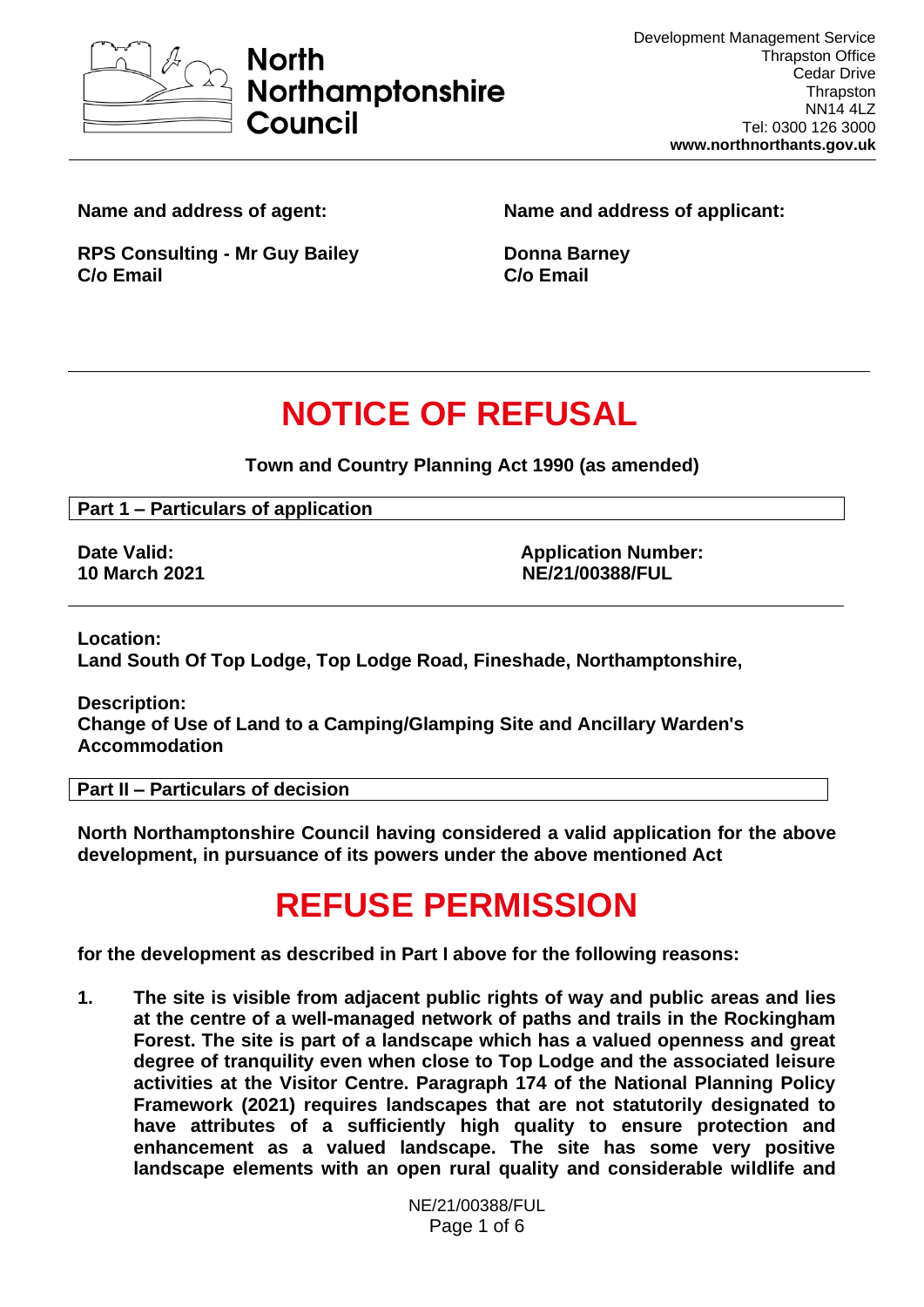**cultural interest close to the grade II listed Top Lodge, sufficient to elevate this landscape to one that is highly valued.**

**The proposal would result in visual harm to the character and appearance of the locality and wider landscape arising from the stationing on the land of a Warden's Caravan, 15 no. glamping pods, hardstandings in the form of roadways and parking areas, toilet/washing block of indeterminate siting and appearance (toilet/washing block is subject to site license), transient siting of tents throughout the year along with the parking of vehicles, associated paraphernalia including receptacles for refuse and recycling, noise and disturbance arising from the use and illumination by artificial light.**

**This is contrary to Policy 3 of the North Northamptonshire Joint Core Strategy which requires new development to respect landscape character and to be located and designed in a way that is sensitive to its landscape setting, retaining and where possible enhancing the distinctive qualities of the landscape character area which it would affect. Furthermore, the site is located within a designated (by Policy 3) area of tranquility that should be preserved by minimising light and noise pollution and minimising the visual and traffic impacts of development.** 

**The proposal is thereby contrary to policies 3, 21 and 25 of the North Northamptonshire Joint Core Strategy 2016 that aim to enhance tourism attractions where they strike an appropriate balance between visitor numbers and biodiversity, landscape, local amenity and heritage interests.** 

**The proposal is also contrary to paragraphs 174 and 185 of the National Planning Policy Framework 2021 which state: Planning policies and decisions should contribute to and enhance the natural and local environment by:**

- **a. protecting and enhancing valued landscapes, and sites of biodiversity value,**
- **b. recognising the intrinsic character of the countryside (paragraph 174),**
- **c. protecting tranquil areas which have remained relatively undisturbed by noise and are prized for their recreational and amenity value; and**
- **d. limit the impact of light pollution from artificial light on local amenity, intrinsically dark landscapes and nature conservation (paragraph 185).**

**The modest benefits of the proposal to the economy are outweighed by the policy conflict and harm identified. This conclusion applies irrespective of whether the proposed glamping pods are buildings or Caravans.**

**2. The application site has been designated as a Local Wildlife Site (LWS), for its populations of all four county reptile species (adder, slow-worm, grass snake and common lizard), which are partially protected under Schedule 5 of the Wildlife and Countryside Act 1981 and are listed under Section 41 of the Natural Environment and Rural Communities Act (2006) as species of principal importance for the conservation of biological diversity in England.** 

**The proposed development is not compatible with the nature conservation interests for which the application site is designated as a Local Wildlife Site**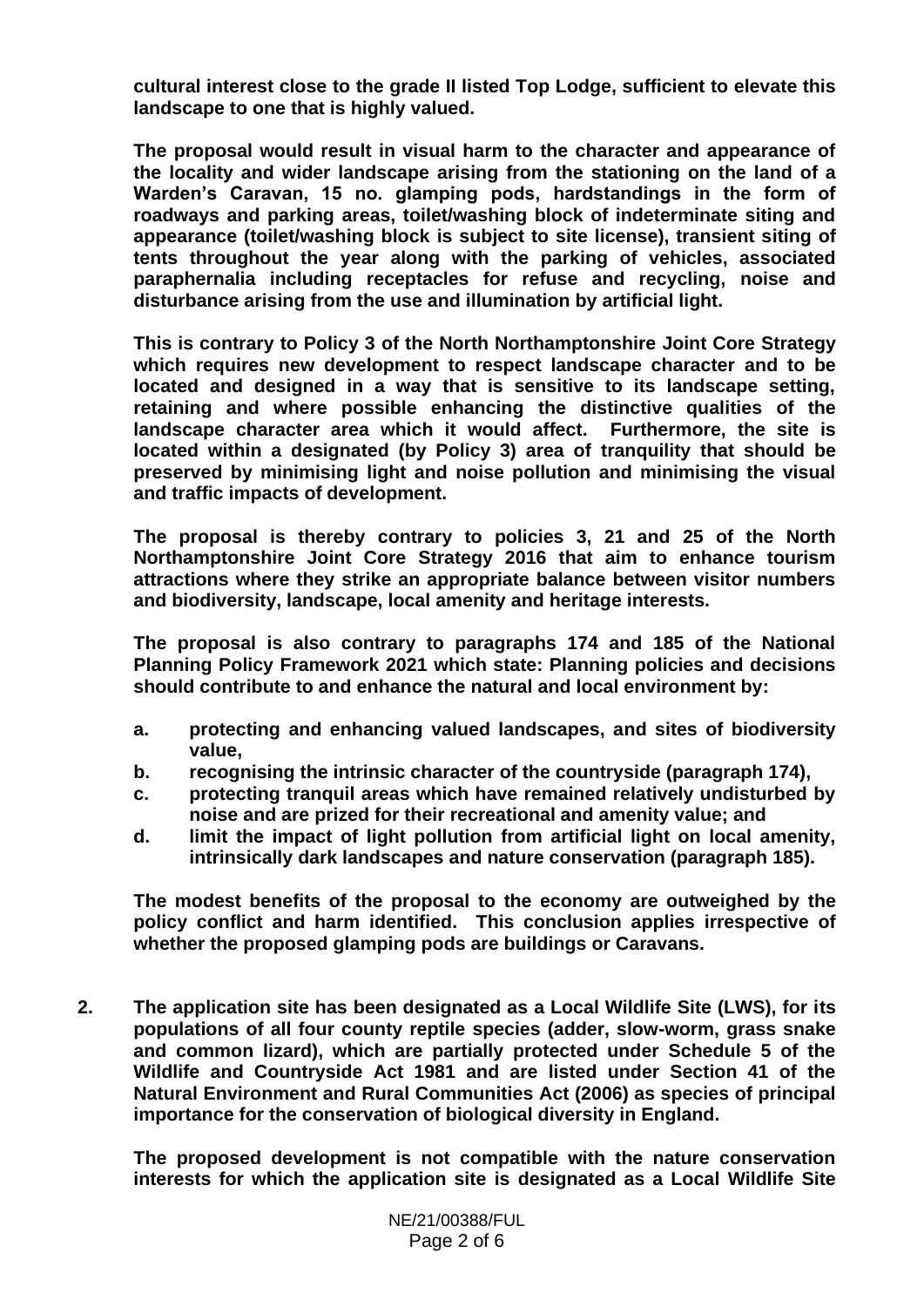**and the presence of light, noise, vehicles, odours and other factors associated with construction activity and human activity from occupation of the site would pose too great a disturbance to the species using the site, harming those species. As such the proposal would cause significant harm to biodiversity contrary to 180 of the National Planning Policy Framework 2021, and Policy 4(a) of the North Northamptonshire Joint Core Strategy 2016, which requires protection of existing biodiversity and refusing proposals where significant harm to biodiversity cannot be avoided or mitigated.**

**3. The application site comprises an open field located within close proximity to the principal elevation of Top Lodge Farmhouse and associated barns/outbuildings, listed at grade II, and in use as the Fineshade Wood Visitor Centre. The site provides an important agricultural setting to Top Lodge Farmhouse and contributes to its historic significance. The proposal to construct a roadway through the site together with glamping pods, Warden's Caravan and a camping area would have an impact on the setting of Top Lodge Farmhouse, owing to the presence of built form, together with associated infrastructure (including car parking) and paraphernalia. This would cause harm to the setting, and in turn the significance of the listed building, falling within the "less than substantial" category to be weighed against the public benefits of the proposal in accordance with the requirements set out at paragraph 202 of the National Planning Policy Framework 2021.** 

**The public benefits of the proposal in terms of providing local employment and attracting visitor spend to the area are modest (commensurate to the modest scale of the tourism accommodation enterprise) and whilst some of the benefits in terms of visitor spend will find its way to the Fineshade Wood Visitor Centre within the listed building, helping support the maintenance and upkeep of the listed building, the contribution would be modest. There is no evidence to suggest the heritage asset is at risk unless more tourist accommodation is permitted to help to increase visitor numbers and consequent visitor spend. Furthermore, planning policies support tourism accommodation in the countryside and therefore other less sensitive sites within the countryside may be developed that in turn generate visitors to Fineshade Wood and bring revenue income.**

**For these reasons the public benefits of the proposed development, both to the heritage asset itself and the wider economy do not outweigh the "less than substantial harm" to the heritage asset. The development is thereby contrary to the heritage policies in the National Planning Policy Framework 2021 and Policies 2 and 21(d) of the North Northamptonshire Joint Core Strategy 2016.** 

**4. Safe and convenient access to the site is not possible given the hazards at the present junction of Top Lodge Road and the A43. Serious concerns remain with any proposal demonstrating intensification of use of Top Lodge Road given the insufficient carriageway width and lack of footway provision. Evidence also shows that the passing bays, with the present use, do not function for their designed purpose at peak times. Consequently, the useable carriageway is limited, and visibility commonly compromised to the detriment of highway safety. The addition of further passing bays will not assist. The**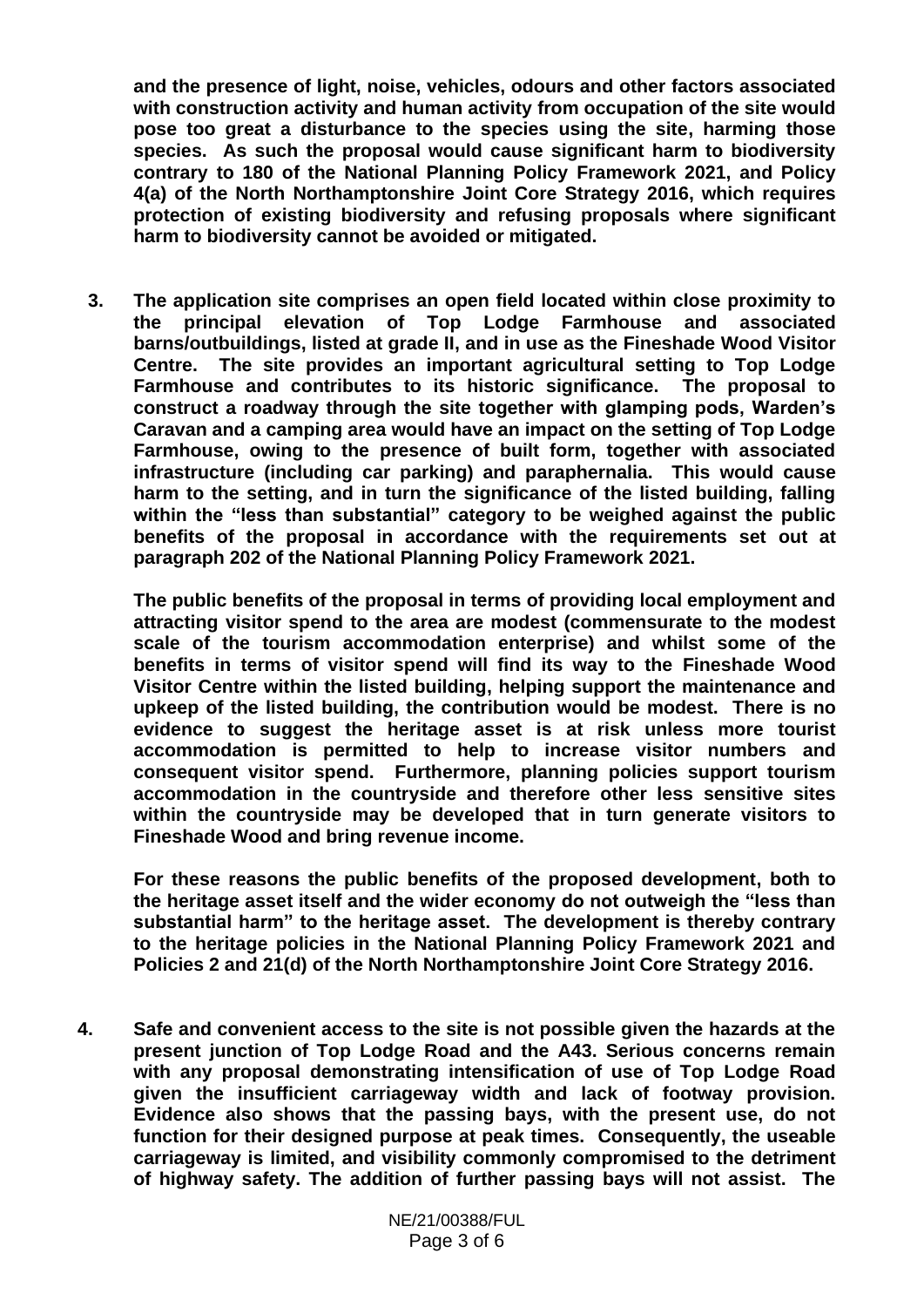**development is thereby contrary to Policy 8b of the Northamptonshire Joint Core Strategy 2016 that requires safe and convenient access to new development and Paragraph 111 of the National Planning Policy Framework 2021, which states development should only be prevented or refused on highways grounds if there would be an unacceptable impact on highway safety.**

#### **INFORMATIVES:**

- **1. This decision relates to the following drawings:**
	- **Location Plan (scale 1:2500) no. 1217-0007-01.**
	- **Proposed Site Layout Plan (1:1000) no. 1217-0006-08.**

**And the following supporting documents:**

- **Planning Statement (ref. PPS 1217, dated October 2020)**
- **Arboriculture Report (JKK10543\_750, dated November 2020)**
- **Preliminary Ecology Report (ref. ECO00477, dated December 2018)**
- **Ecology Reptile Report (ref. ECO00477, dated September 2020)**
- **Heritage Statement (ref. JAC26520, dated November 2020)**
- **Flood Risk Assessment incorporating Conceptual Foul and Surface Water Drainage Strategy (ref. RCEF77127, dated November 2020).**
- **Landscape and Visual Impact Assessment (ref. JSL3184 dated November 2020)**
- **Noise Impact Assessment (ref. Report VA2268.201019.NIA3 dated October 2020)**
- **Transport Statement (ref. JNY9693-04 dated October 2020).**

**Decision Date:** 

**Signed:**

**27 August 2021**

 $G.C.C.$ 

George Candler Executive Director Place and Economy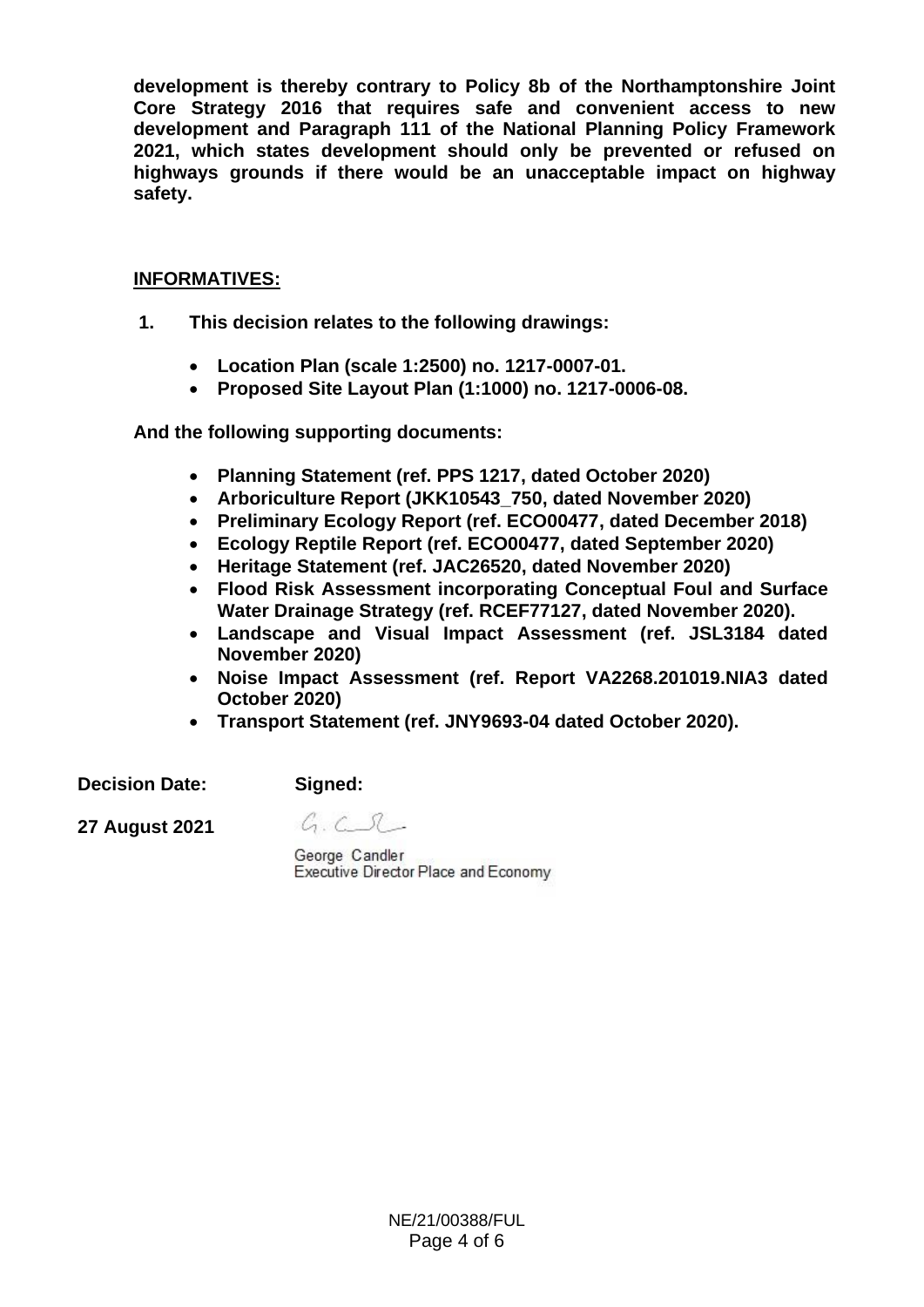## **NOTES:**

- 1. In reaching this decision the Council has implemented the requirement in the National Planning Policy Framework to deliver sustainable development in a proactive and positive way in accordance with paragraph 38.
- 2. A full report is available at [www.east-northamptonshire.gov.uk/planningapplications](http://www.east-northamptonshire.gov.uk/planningapplications)

## **RIGHT OF APPEAL:**

If you are aggrieved by the decision of the local planning authority to refuse permission, then you can appeal to the Secretary of State under s.78 of the Town and Country Planning Act 1990.

The rules for lodging an appeal are set out in Article 37 of Town & Country Planning (Development Management Procedure) (England) Order 2015. The following is a summary of the rules:

- 1. If you wish to appeal against this decision you must do so on the Planning Appeal form. Appeals may be made online at<https://www.gov.uk/appeal-planning-inspectorate> . If you are unable to use the online service, please contact the Planning Inspectorate's Customer Services Team on 0303 444 5000.
- 2. Completed appeals (forms and supporting documents set out in the appeal form) must be received by the Planning Inspectorate within the relevant time scale set out in the table below. The Secretary of State has the power to allow a longer period for you to give notice of an appeal but will not normally exercise this power unless there are special circumstances which excuse the delay in giving notice of appeal.

| <b>Appeal Type</b>                                     | <b>Time Period</b>                         |
|--------------------------------------------------------|--------------------------------------------|
| Appeal against decision where no                       | Six months* from date of this              |
| enforcement action taken or pending                    | decision notice                            |
| Appeal against decision where enforcement              | 28 days from date of this decision         |
| notice served in respect of substantially the          | notice                                     |
| same development:                                      |                                            |
| • within two years before the date of the              |                                            |
| planning application, or                               |                                            |
| before the date of this planning decision<br>$\bullet$ |                                            |
| and still in force.                                    |                                            |
| Appeal against decision where enforcement              | The <b>earlier</b> of the following dates: |
| notice served in respect of substantially the          | 28 days from date enforcement<br>$\bullet$ |
| same development:                                      | notice is served, or                       |
| • on or after the date of this planning                | Six months* from date of this<br>$\bullet$ |
| decision, and                                          | decision notice                            |
| • is still in force.                                   |                                            |

\* Please note appeals against householder/minor commercial decisions only have 12 weeks from date of the decision notice. The definition of minor commercial may be found at [Article 2 of the Town and Country Planning \(Development Management](https://www.legislation.gov.uk/uksi/2015/595/article/2/made) [Procedure\) \(England\) Order 2015.](https://www.legislation.gov.uk/uksi/2015/595/article/2/made)

These time scales are in relation to the appeal against the planning decision. **The time scales for appeals against the enforcement notice (as set out in the enforcement notice) are not affected by this decision.**